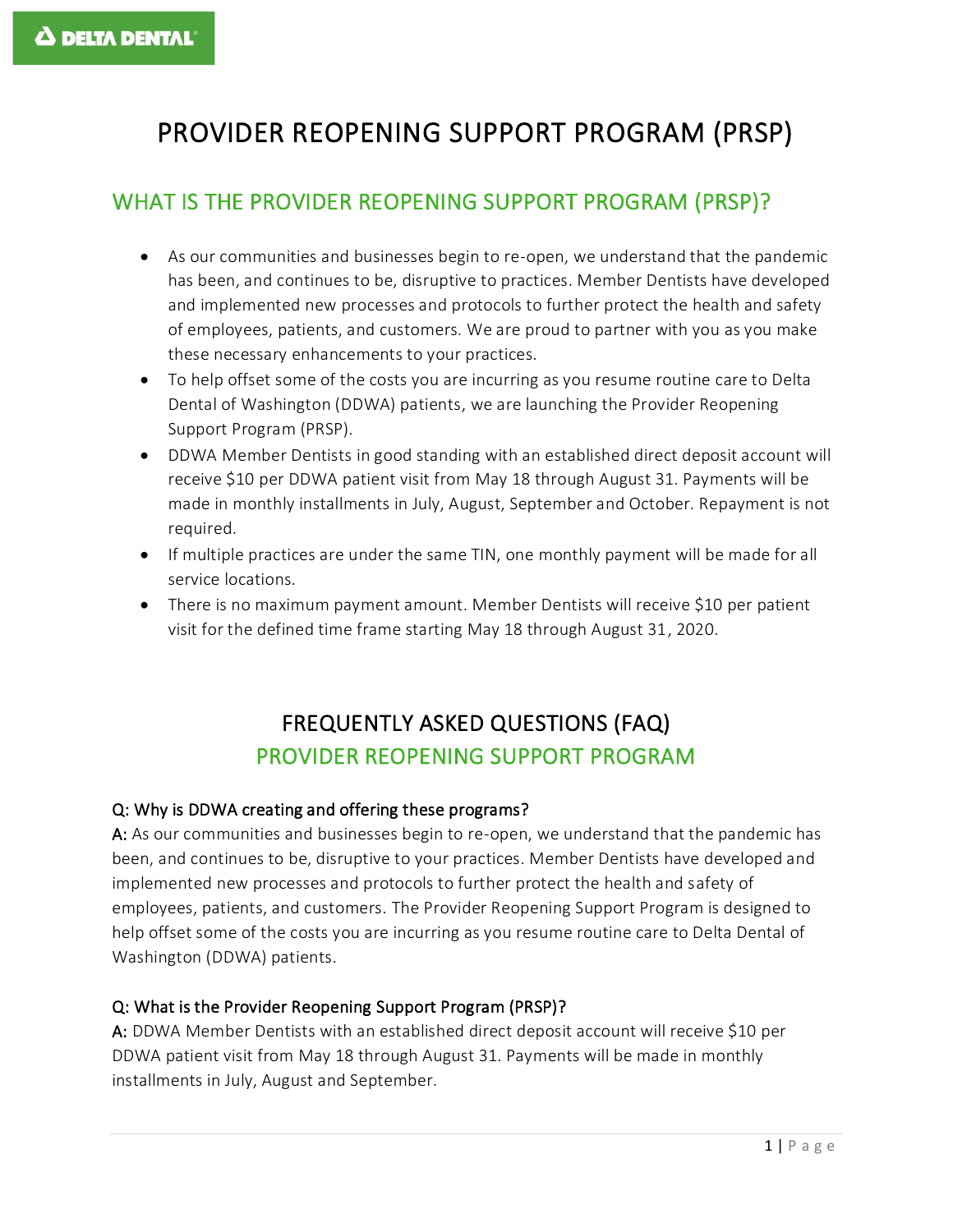#### Q: Why are you reimbursing \$10 per patient?

A: The PRSP is intended to help offset some of the cost of reopening. We know those costs vary by practice and are currently considerably inflated due to the scarcity of supplies. In addition to the \$10 we continue to work with WSDA in sourcing PPE to help offset additional costs.

#### Q: Will DDWA use my office's claim submissions to calculate my PRSP payments?

A: Yes, we will use your claim submissions to determine the number of patients your office has seen.

#### Q: Are all DDWA Member Dentists eligible for this program?

A: All Delta Dental of Washington PPO and Delta Dental Premier practices in good standing are eligible to receive payment from the Practice Reopening Support Program (PRSP). The only requirement for the program is that you are enrolled to receive payments from us by direct deposit/EFT. If you do receive your claim payments in this way, enrollment in this program is automatic.

If you need to enroll in direct deposit, visit our website at DeltaDentalWA.com/Provider and complete the Direct Deposit Enrollment Form before June 24.

#### Q: What constitutes a practice being in "good standing?"

A: A Member Dentist in "good standing" means you are not a current subject of a disciplinary action or other conduct which could lead to termination of your Member Dentist Agreement.

Examples of Member Dentists not in good standing include those who are currently the subject of an action to have their license to practice suspended or revoked by DQAC, or if a Member Dentist owes us money as the result of a fraud, waste or abuse investigation (WAVE).

#### Q: Are there any additional requirements to be eligible for these programs?

A: Yes, Direct Deposit/EFT is required to receive payments for the PRSP. EFT is required for administrative efficiency and will ensure you receive funds as quickly as possible. If you are not set up for direct deposit and are interested in PRSP, please visit our website DeltaDentalWA.com, hover over Resources and click forms. From there, select Direct Deposit Form under *Update your information with us.* If you choose to enroll with EFT, your PRSP payments and all future claims payments will be made with direct deposit. To be eligible for the payment in July, please enroll in EFT before June 24.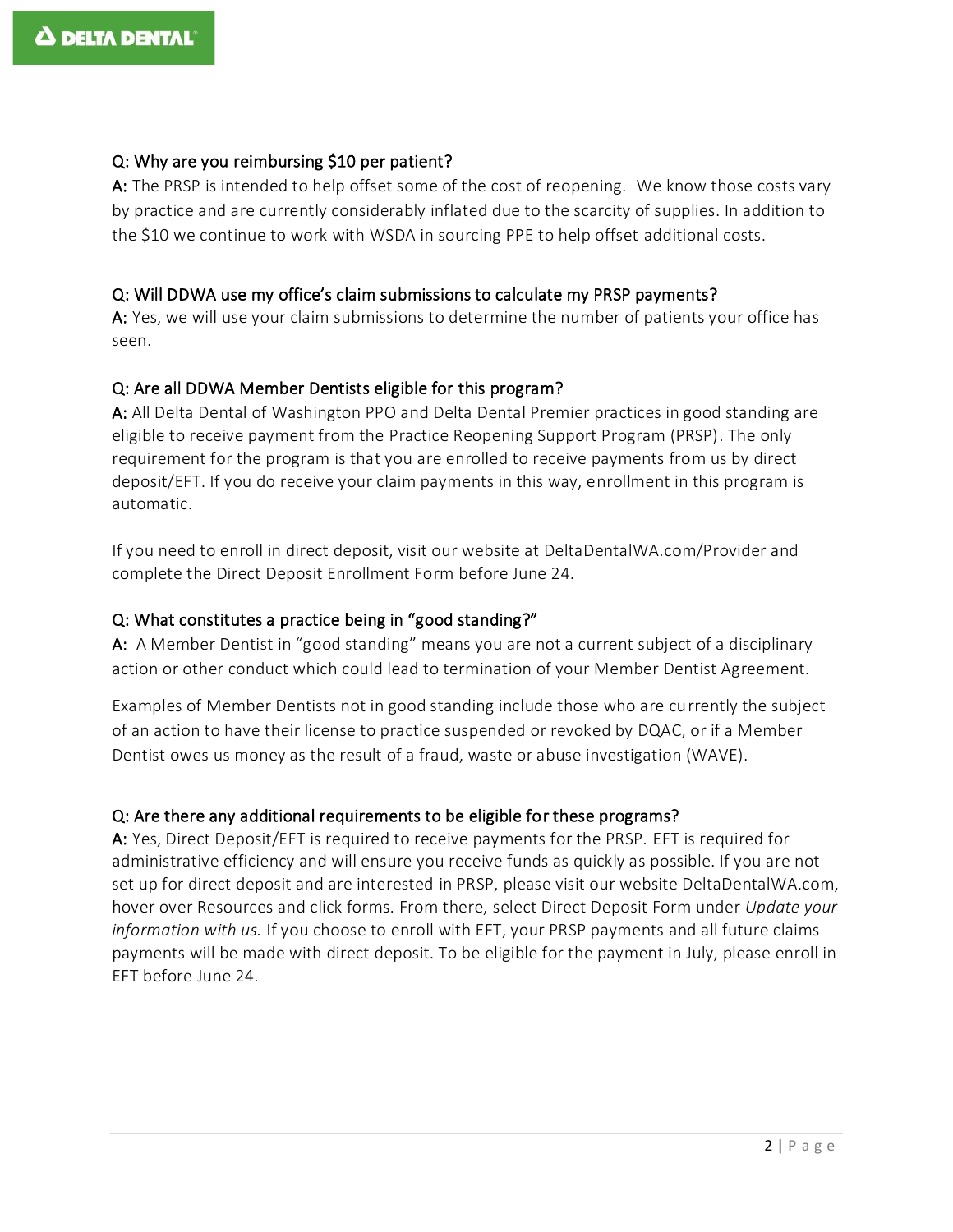#### Q. Is there a way to only do direct deposit/EFT for this program and leave claim payments as they are?

A: No, if an EFT is set up to receive PRSP payments, all future claims will be made by direct deposit to the account on file. PRSP payments will be separate from your payment vouchers. We encourage all practices to set up direct deposit with DDWA. With all employees working remotely during COVID-19 it becomes increasingly harder to cut, print and mail paper checks. Any payment related programs developed in the future will require direct deposit.

#### Q: When will we receive our first payment?

A: The first payment will be made by the end of July and will include payments for visits from May 18 through June 30. All future payments will be made once a month for the duration of the program.

#### Q: When will the last payment be made?

A: The last payment will be made in October to allow for a claims run-out period. Payments will be made for patients seen from May 18 to August 31.

#### Q: When payment is made every month, are patient names or ID numbers listed anywhere for providers to track the amounts they receive?

A: No, there will not be any report for providers to track amounts they receive. The monies will show up monthly in your bank account, in a lump sum.

#### Q: Do these payments include Ortho check-up visits?

A: Orthodontists do not have to do anything different for patients in active treatment to receive the PRSP payment. The PRSP payment will be generated based on the recurring monthly payments that DDWA has set up in our system.

#### Q: Is repayment required for the funds received?

A: No, payments received through the PRSP will not be required to be repaid.

#### Q: If I meet the minimum criteria, do I need to sign an Agreement?

A: No, all Member Dentists with direct deposit accounts will be automatically enrolled in the program.

#### Q: Can I charge other codes like D1999 for infection control and D0190 for temperature taking?

A: Charging a patient for PPE, temperature taking or any other action similar to this is in violation of your Member Dentist Agreement. If you submit a claim with D1999 for infection control or D0190 for temperature taking, it will be denied and not billable to the patient. We do recognize that dentists are experiencing higher expenses due to additional health and safety requirements and temporarily inflated PPE costs due to scarcity. We will continue to monitor these costs over time to understand the longer-term impact to the cost of patient care.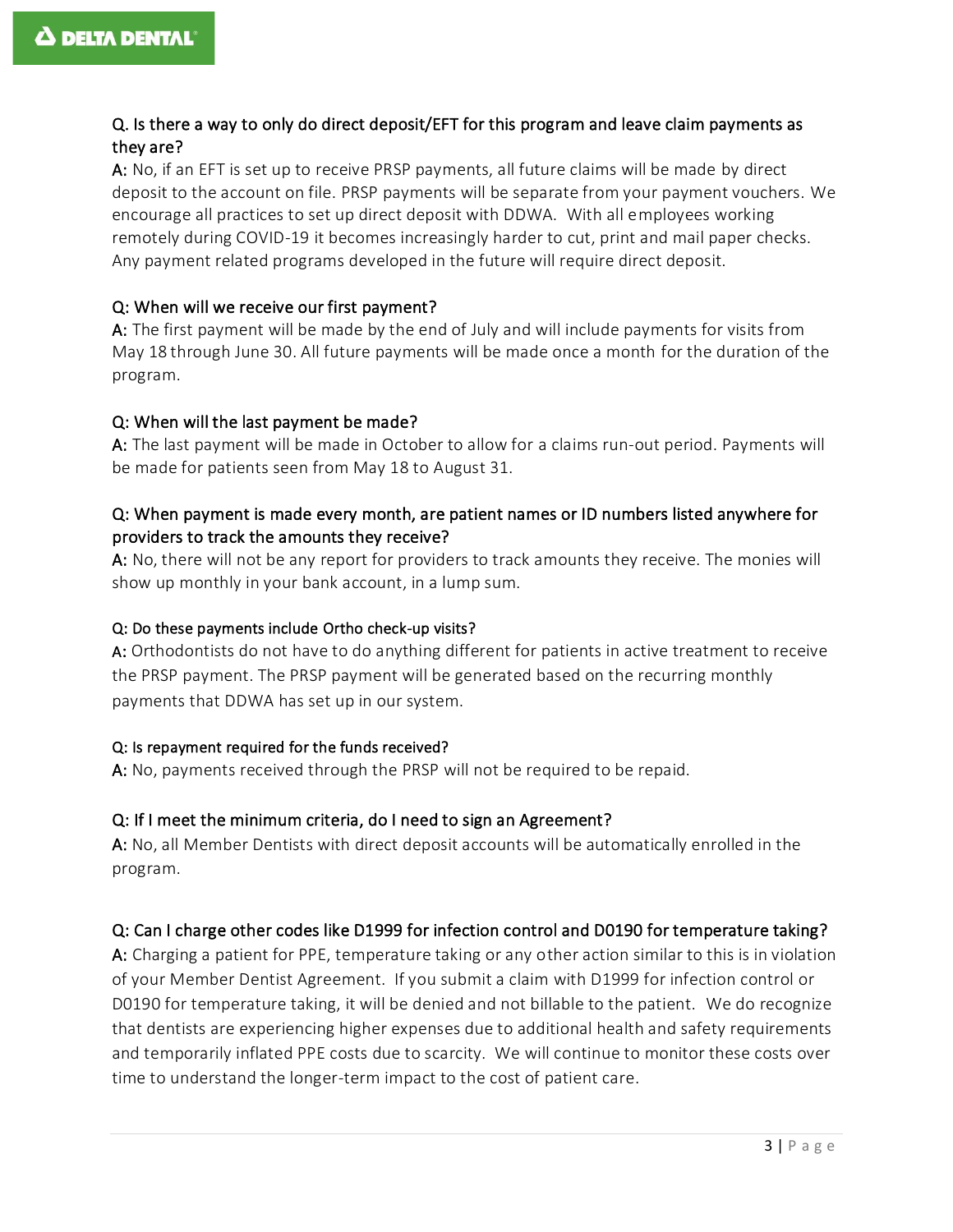#### Q: What happens if there are multiple locations under my Tax Identification Number (TIN)?

A: If multiple practices are under the same TIN, one monthly payment will be made for all service locations.

#### Q: Are out of state providers eligible for these payments?

A: No, the program only applies to DDWA Patients who are treated by a DDWA participating Member Dentist.

#### Q: Are other Delta Dentals providing the same program to their Members?

A: Each Delta Dental member company is approaching financial support in a manner that best fits the needs of their customers. DDWA believes this is the best approach to serve all of customer groups including our Member Dentists, patients, groups and brokers. For more information about how Delta Dental companies are responding to COVID-19, we encourage you to visit the Delta Dental Institute at [https://www.deltadental.com/institute/news/how-are-delta](https://www.deltadental.com/institute/news/how-are-delta-dental-companies-responding-to-covid-19-/)[dental-companies-responding-to-covid-19-/](https://www.deltadental.com/institute/news/how-are-delta-dental-companies-responding-to-covid-19-/) to learn more.

#### Q: Do these payments take the place of any other ongoing payments to Member Dentists?

A: No, the PRSP is supplemental program in addition to ongoing reimbursement payments, e.g., regular claim payments, DeltaCare capitation payments, Ortho continuation payments.

#### Q: Is there a maximum on the amount of payment received?

A: No, Member Dentists will receive \$10 per patient visit for the defined time frame starting May 18 through August 31, 2020.

#### Q: Are the funds received from the PRSP taxable to me?

A: Yes, the PRSP payments are taxable income.

#### Q: What if this extends into the fall – will DDWA extend the program and add additional dollars to these programs?

A: We understand there is a lot of uncertainty right now and as a result, we may adjust the programs as needed, depending on the continuing state of the pandemic.

#### Q: Where did the \$15M for these payments come from?

A: DDWA is funding the PRSP from our operating cash flow.

#### Q: Why do we not get reimbursed more for the work we do when not dealing with a pandemic?

A: We are in the process of rolling out a new reimbursement program where more than half of general and pediatric practices are expected to receive an increase. Due to the pandemic, we opened up a second wave for individuals in Cohort 1 to accept their new reimbursement schedule. The new deadline is July 1 for an effective date of August 1. Did you receive your letter